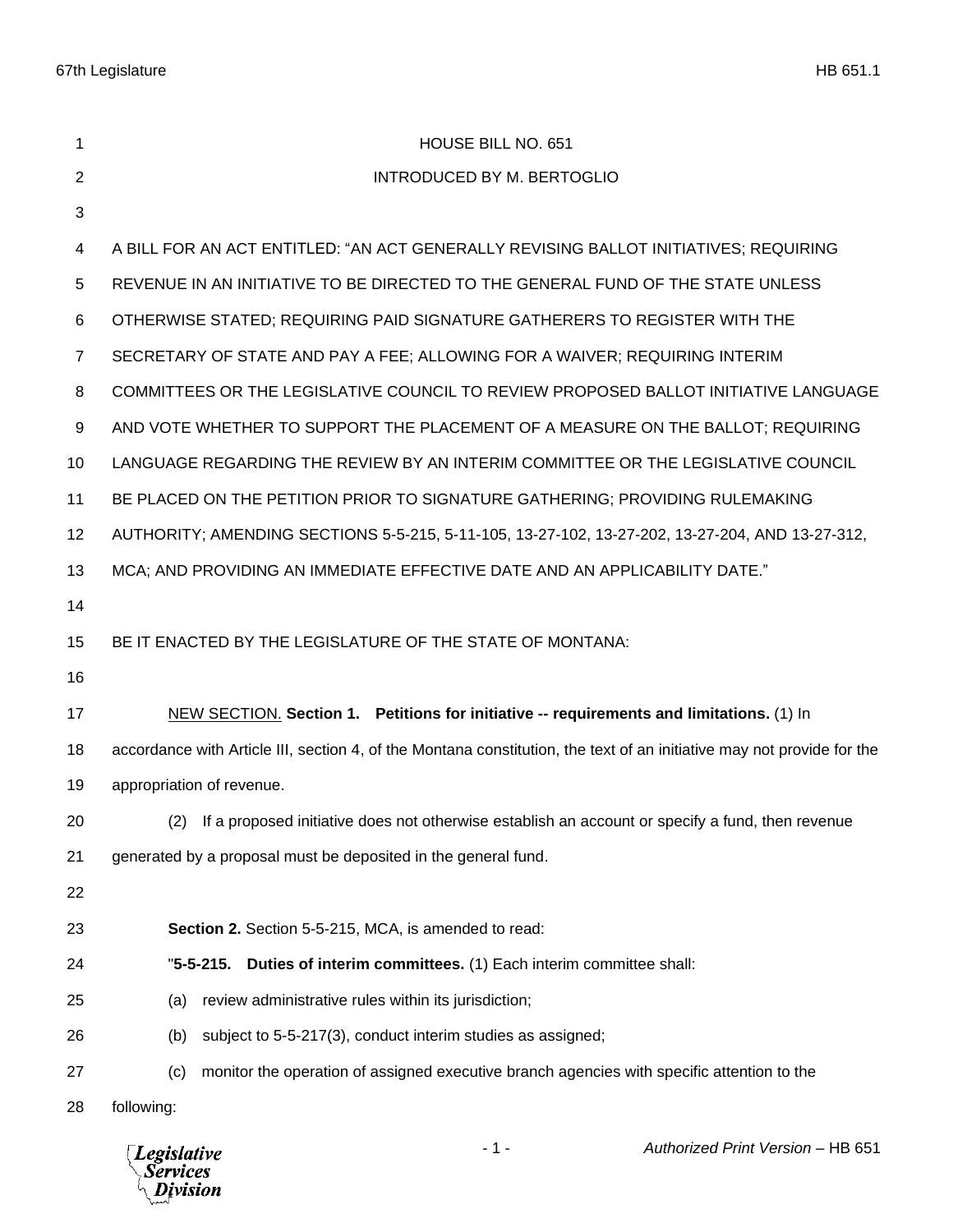(i) identification of issues likely to require future legislative attention; (ii) opportunities to improve existing law through the analysis of problems experienced with the application of the law by an agency; and (iii) experiences of the state's citizens with the operation of an agency that may be amenable to improvement through legislative action; (d) review, if requested by any member of the interim committee, the statutorily established advisory councils and required reports of assigned agencies to make recommendations to the next legislature on retention or elimination of any advisory council or required reports pursuant to 5-11-210; (e) review proposed legislation of assigned agencies or entities as provided in the joint legislative 10 rules; and (f) accumulate, compile, analyze, and furnish information bearing upon its assignment and relevant to existing or prospective legislation as it determines, on its own initiative, to be pertinent to the adequate completion of its work; and (g) review proposed ballot initiatives within the interim committee's subject area and vote to either support or not support the placement of the text of an initiative on the ballot in accordance with 13-27-202. (2) Each interim committee shall prepare bills and resolutions that, in its opinion, the welfare of the state may require for presentation to the next regular session of the legislature. (3) The legislative services division shall keep accurate records of the activities and proceedings of each interim committee." **Section 3.** Section 5-11-105, MCA, is amended to read: "**5-11-105. Powers and duties of council.** (1) The legislative council shall: (a) employ and, in accordance with the rules for classification and pay established as provided in this section, set the salary of an executive director of the legislative services division, who serves at the pleasure of and is responsible to the legislative council; (b) with the concurrence of the legislative audit committee and the legislative finance committee, adopt rules for classification and pay of legislative branch employees, other than those of the office of consumer counsel;

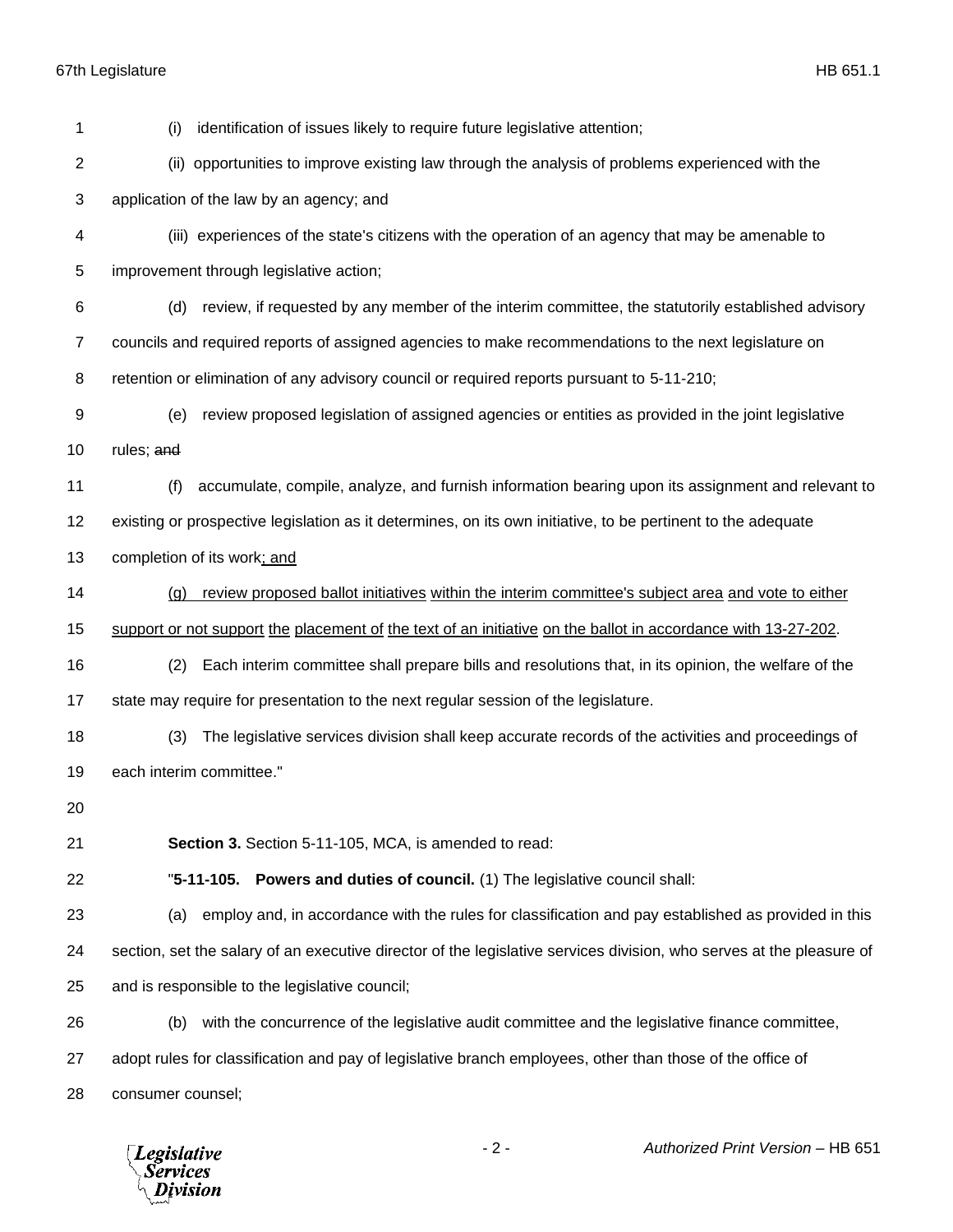| 1                | with the concurrence of the legislative audit committee and the legislative finance committee,<br>(c)           |
|------------------|-----------------------------------------------------------------------------------------------------------------|
| $\overline{2}$   | adopt rules governing personnel management of branch employees, other than those of the office of consumer      |
| 3                | counsel;                                                                                                        |
| 4                | adopt procedures to administer legislator claims for reimbursements authorized by law for interim<br>(d)        |
| 5                | activity;                                                                                                       |
| 6                | establish time schedules and deadlines for the interim committees of the legislature, including<br>(e)          |
| $\overline{7}$   | dates for requesting bills and completing interim work;                                                         |
| 8                | review proposed legislation for agencies or entities that are not assigned to an interim committee,<br>(f)      |
| $\boldsymbol{9}$ | as provided in 5-5-223 through 5-5-228, or to the environmental quality council, as provided in 75-1-324; and   |
| 10               | review proposed ballot initiatives and vote to either support or not support the placement of the<br>(q)        |
| 11               | text of an initiative on the ballot in accordance with 13-27-202; and                                           |
| 12               | perform other duties assigned by law.<br>$\left(\frac{g}{g}\right)(h)$                                          |
| 13               | If a question of statewide importance arises when the legislature is not in session and a legislative<br>(2)    |
| 14               | interim committee has not been assigned to consider the question, the legislative council shall assign the      |
| 15               | question to an appropriate interim committee, as provided in 5-5-202, or to the appropriate statutorily created |
| 16               | committee."                                                                                                     |
| 17               |                                                                                                                 |
| 18               | Section 4. Section 13-27-102, MCA, is amended to read:                                                          |
| 19               | "13-27-102. Who may petition and gather signatures. (1) A petition for the initiative, the                      |
| 20               | referendum, or to call a constitutional convention may be signed only by a qualified elector of the state of    |
| 21               | Montana.                                                                                                        |
| 22               | A person gathering signatures for the initiative, the referendum, or to call a constitutional<br>(2)            |
| 23               | convention:                                                                                                     |
| 24               | must be a resident, as provided in 1-1-215, of the state of Montana; and<br>(a)                                 |
| 25               | (b)<br>may not be paid anything of value based upon the number of signatures gathered; and                      |
| 26               | if the person is a paid signature gatherer, shall register with the secretary of state in accordance<br>(c)     |
| 27               | with 13-27-202(1)(b)."                                                                                          |
| 28               |                                                                                                                 |

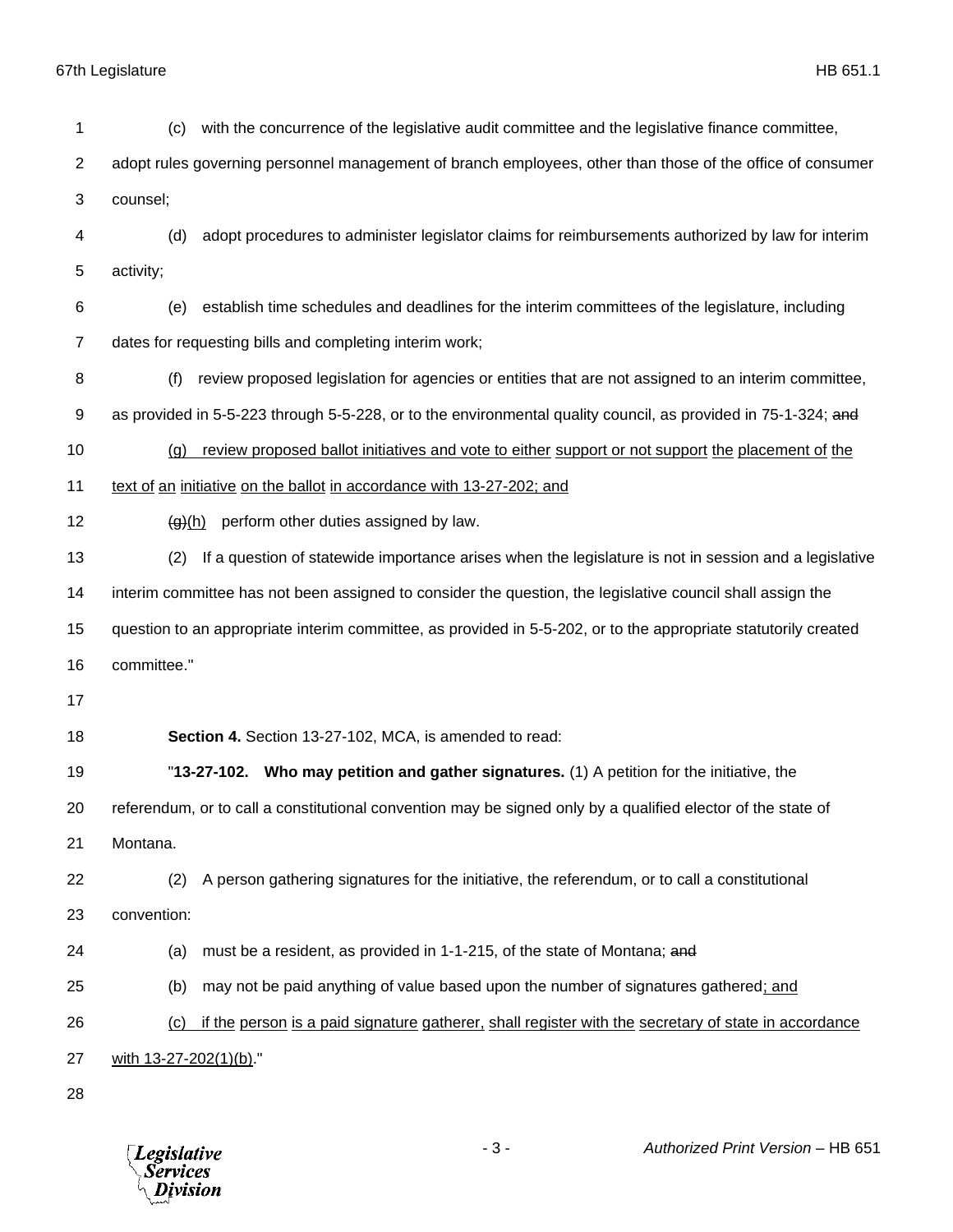| 1              | Section 5. Section 13-27-202, MCA, is amended to read:                                                               |
|----------------|----------------------------------------------------------------------------------------------------------------------|
| $\overline{c}$ | "13-27-202. Recommendations -- registration by paid signature gatherers -- approval of form                          |
| 3              | required. (1) (a) A proponent of a ballot issue shall submit the text of the proposed ballot issue to the secretary  |
| 4              | of state together with draft ballot issue statements intended to comply with 13-27-312. Petitions may not be         |
| 5              | circulated for the purpose of signature gathering more than 1 year prior to the final date for filing the signed     |
| 6              | petition with the county election administrator. The secretary of state shall forward a copy of the text of the      |
| 7              | proposed issue and statements to the legislative services division for review.                                       |
| 8              | A person who employs a paid signature gatherer shall register with the secretary of state prior to<br>(b)            |
| 9              | collecting signatures. Except as provided in subsection $(1)(c)$ , the registration in this subsection $(1)$ must be |
| 10             | accompanied by a \$100 filing fee. The fee must be deposited in an account to the credit of the secretary of         |
| 11             | state in accordance with 2-15-405(4).                                                                                |
| 12             | A person who employs a paid signature gatherer may seek a waiver from the fee required in<br>(C)                     |
| 13             | subsection (1)(b) by demonstrating a financial inability to pay without substantial hardship.                        |
| 14             | The secretary of state may adopt rules to provide for the administration of this subsection (1),<br>(d)              |
| 15             | including rules to implement the waiver provisions in subsection (1)(c).                                             |
| 16             | (a) The legislative services division staff shall review the text and statements for clarity,<br>(2)                 |
| 17             | consistency, and conformity with the most recent edition of the bill drafting manual furnished by the legislative    |
| 18             | services division, the requirements of 13-27-312, and any other factors that the staff considers when drafting       |
| 19             | proposed legislation.                                                                                                |
| 20             | Within 14 days after submission of the text and statements, the legislative services division staff<br>(b)           |
| 21             | shall recommend in writing to the proponent revisions to the text and revisions to the statements to make them       |
| 22             | consistent with any recommendations for change to the text and the requirements of 13-27-312 or state that no        |
| 23             | revisions are recommended.                                                                                           |
| 24             | The proponent shall consider the recommendations and respond in writing to the legislative<br>(c)                    |
| 25             | services division, accepting, rejecting, or modifying each of the recommended revisions. If revisions are not        |
| 26             | recommended, a response is not required.                                                                             |
| 27             | The legislative services division shall furnish a copy of the correspondence provided for in<br>(3)                  |
| 28             | subsection (2) to the secretary of state, who shall make a copy of the correspondence available to any person        |

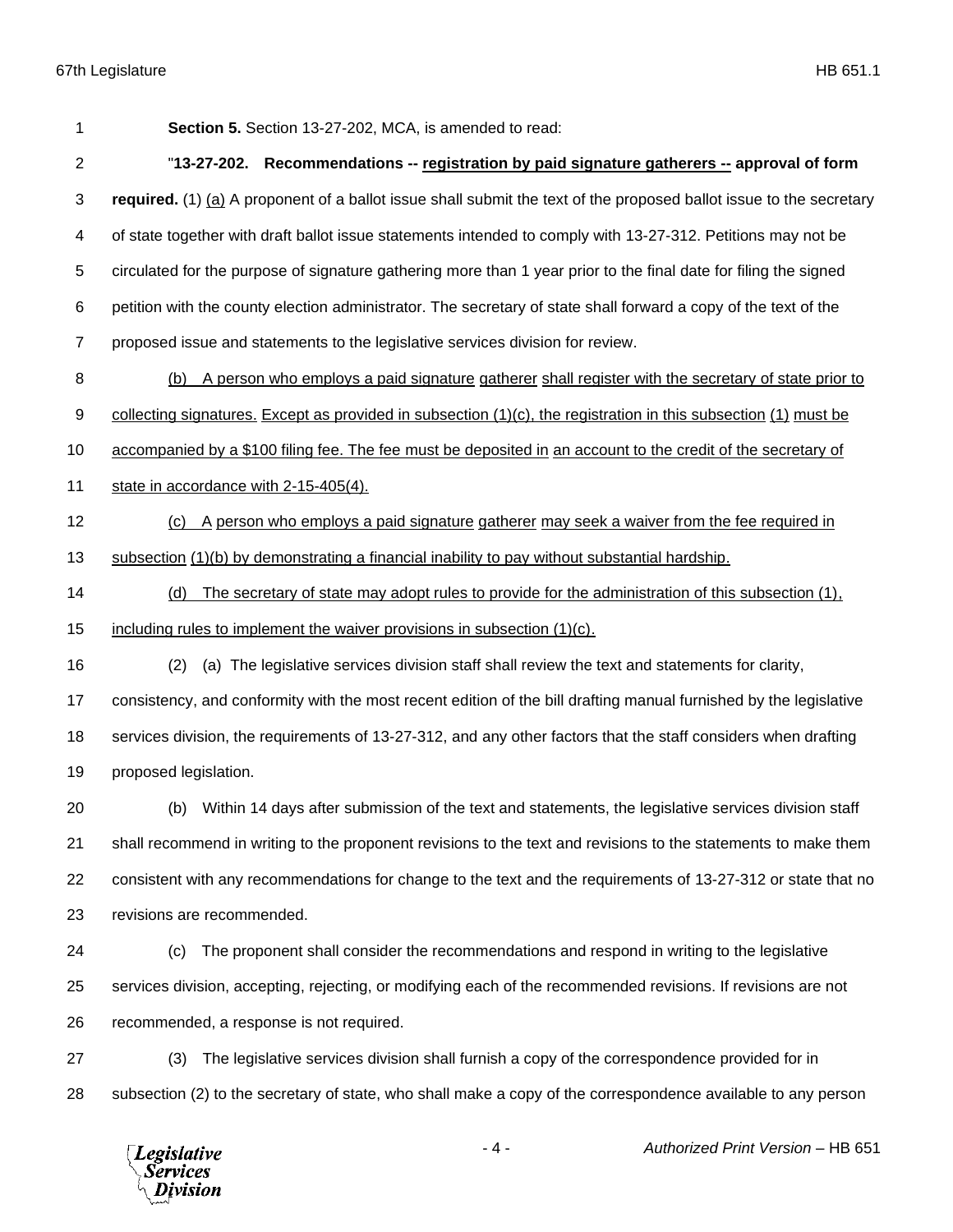upon request.

 (4) Before a petition may be circulated for signatures, the final text of the proposed issue and ballot statements must be submitted to the secretary of state. The secretary of state shall reject the proposed issue if the text or a ballot statement contains material not submitted to the legislative services division that is a substantive change not recommended by the legislative services division. If accepted, the secretary of state shall refer a copy of the proposed issue and statements to the attorney general for a determination as to the legal sufficiency of the issue and for approval of the petitioner's ballot statements and for a determination pursuant to 13-27-312 as to whether a fiscal note is necessary.

 (5) (a) The secretary of state shall review the legal sufficiency opinion and ballot statements of the petitioner, as approved by the attorney general and received pursuant to 13-27-312.

(b) If the attorney general approves the proposed issue, the secretary of state shall provide the

12 executive director of the legislative services division a copy of the final text of the proposed issue and ballot

statements. The executive director shall provide the information to the appropriate interim committee for review

in accordance with 5-5-215. If questions arise regarding which interim committee has jurisdiction over the

matter, the executive director shall direct the review to the legislative council in accordance with 5-11-105.

(c) The appropriate interim committee or legislative council shall meet after receiving the information

17 and vote to either support or not support the placement of the proposed initiative text on the ballot. The

18 outcome of the vote must be submitted to the secretary of state no later than 14 days after receipt of the final

text of the proposed issue and ballot statements. Nothing in this section prevents the interim committee from

meeting remotely or via conference call. Proxies must be allowed for legislators unable to participate if a

quorum of the committee or council meets to fulfill the requirements of this section.

(d) The executive director shall provide written correspondence to the secretary of state providing the

23 name of the interim committee or the administrative committee that voted on the proposal, the date of the vote,

and the outcome of the vote conducted by the appropriate interim committee or the legislative council in

accordance with subsection (5)(c).

 (b)(e) If the attorney general approves the proposed issue and after the executive director provides the information to the secretary of state in accordance with subsection (5)(d), the secretary of state shall

- 
- immediately send to the person submitting the proposed issue a sample petition form, including the text of the

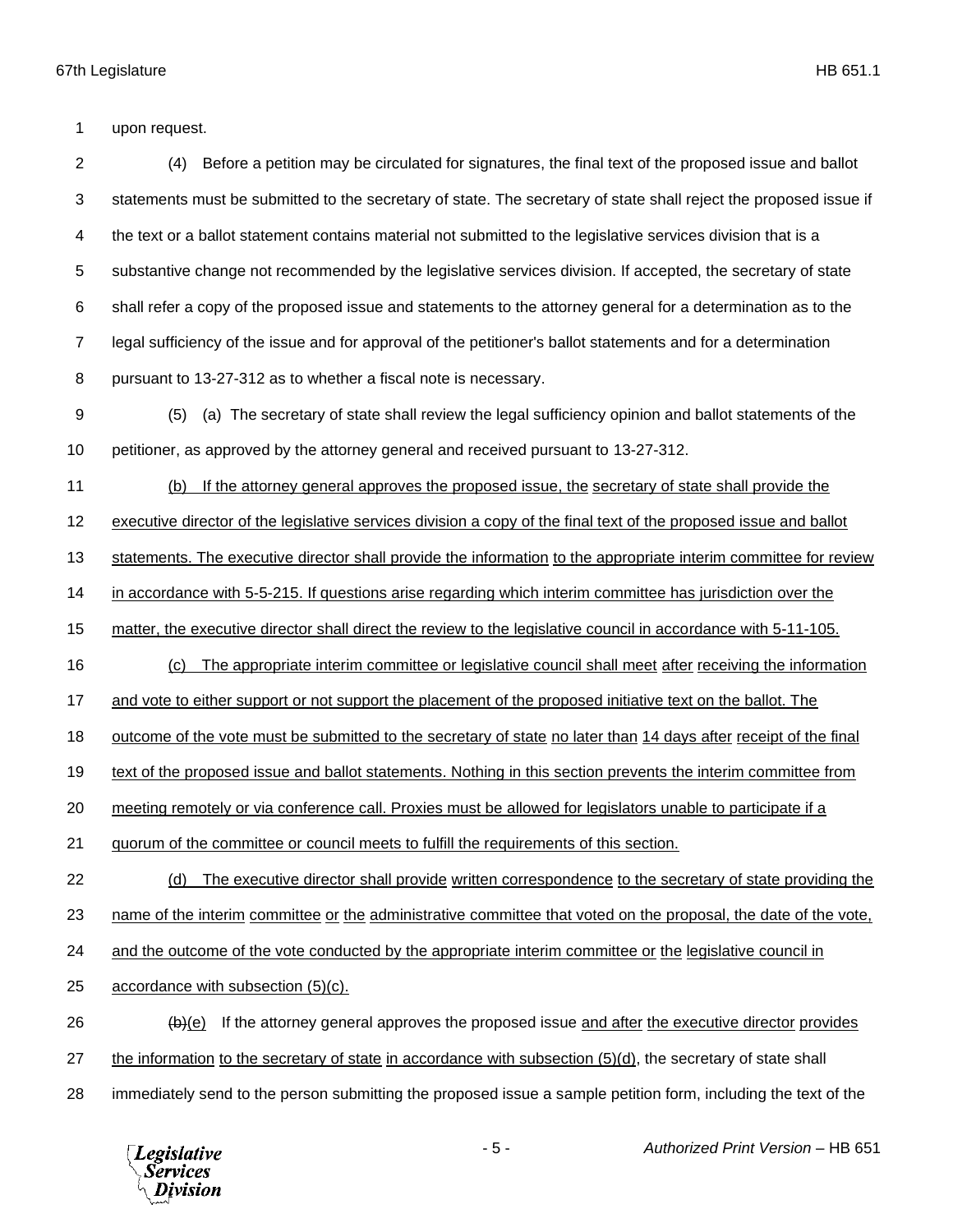proposed issue, the statement of purpose and implication, and the yes and no statements, as prepared by the petitioner, reviewed by the legislative services division, and approved by the attorney general and in the form provided by this part. A signature gatherer may circulate the petition only in the form of the sample prepared by the secretary of state. The secretary of state shall immediately provide a copy of the sample petition form to any interested parties who have made a request to be informed of an approved petition. (c) If the attorney general rejects the proposed issue, the secretary of state shall send written notice to the person who submitted the proposed issue of the rejection, including the attorney general's legal sufficiency opinion. (d) If an action is filed challenging the validity of the petition, the secretary of state shall immediately notify the person who submitted the proposed issue." **Section 6.** Section 13-27-204, MCA, is amended to read: "**13-27-204. Petition for initiative.** (1) The following is substantially the form for a petition calling for a vote to enact a law by initiative: 15 PETITION TO PLACE INITIATIVE NO. CON THE ELECTION BALLOT (a) If 5% of the voters in each of one-half of the counties sign this petition and the total number of 17 voters signing this petition is \_\_\_\_\_, this initiative will appear on the next general election ballot. If a majority of voters vote for this initiative at that election, it will become law. (b) We, the undersigned Montana voters, propose that the secretary of state place the following 20 initiative on the \_\_\_\_\_\_\_\_\_\_\_\_\_\_, 20\_, general election ballot: (Title of initiative written pursuant to 13-27-312) (Statement of purpose and implication written pursuant to 13-27-312) (Yes and no statements written pursuant to 13-27-312) (c) Voters are urged to read the complete text of the initiative, which appears (on the reverse side of, attached to, etc., as applicable) this sheet. A signature on this petition is only to put the initiative on the ballot and does not necessarily mean the signer agrees with the initiative. (d) Voters are advised that either an interim committee or an administrative committee of the legislature in accordance with 5-5-215 or 5-11-105 reviewed the content of this initiative and [did] or [did not]

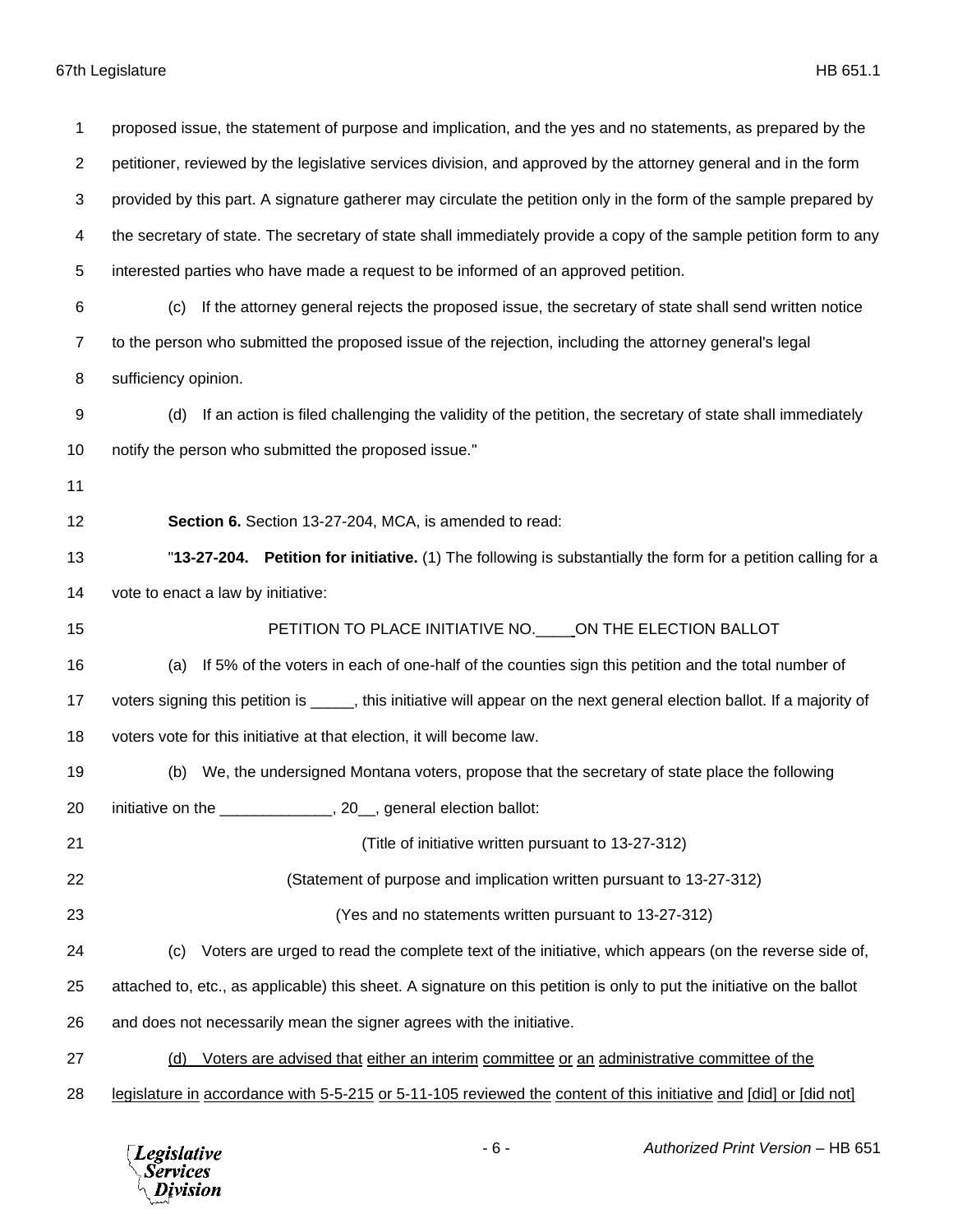| 1              | support the placement of the proposed text of this initiative on the ballot. The outcome of the vote was $[x]$ in |
|----------------|-------------------------------------------------------------------------------------------------------------------|
| $\overline{c}$ | favor of placing the measure on the ballot and [x] against placing the measure on the ballot.                     |
| 3              | (d)(e)                                                                                                            |
| 4              | <b>WARNING</b>                                                                                                    |
| 5              | A person who purposefully signs a name other than the person's own to this petition, who signs more               |
| 6              | than once for the same issue at one election, or who signs when not a legally registered Montana voter is         |
| $\overline{7}$ | subject to a \$500 fine, 6 months in jail, or both.                                                               |
| 8              | Each person is required to sign the person's name and list the person's address or telephone<br>(e)(f)            |
| 9              | number in substantially the same manner as on the person's voter registration form or the signature will not be   |
| 10             | counted.                                                                                                          |
| 11             | Numbered lines must follow the heading. Each numbered line must contain spaces for the<br>(2)                     |
| 12             | signature, date, residence address, county of residence, and printed last name and first and middle initials of   |
| 13             | the signer. In place of a residence address, the signer may provide the signer's post-office address or the       |
| 14             | signer's home telephone number. An address provided on a petition by the signer that differs from the signer's    |
| 15             | address as shown on the signer's voter registration form may not be used as the only means to disqualify the      |
| 16             | signature of that petition signer."                                                                               |
| 17             |                                                                                                                   |
| 18             | Section 7. Section 13-27-312, MCA, is amended to read:                                                            |
| 19             | "13-27-312. Review of proposed ballot issue and statements by attorney general -- preparation                     |
| 20             | of fiscal note. (1) Upon receipt of a proposed ballot issue and statements from the office of the secretary of    |
| 21             | state pursuant to 13-27-202, the attorney general shall examine the proposed ballot issue for legal sufficiency   |
| 22             | as provided in this section and shall determine whether the ballot statements comply with the requirements of     |
| 23             | this section.                                                                                                     |
| 24             | The attorney general shall, in reviewing the ballot statements, endeavor to seek out parties on<br>(2)            |
| 25             | both sides of the issue and obtain their advice. The attorney general shall review the ballot statements to       |
| 26             | determine if they contain the following matters:                                                                  |
| 27             | a statement of purpose and implication, not to exceed 135 words, explaining the purpose and<br>(a)                |
| 28             | implication of the issue; and                                                                                     |

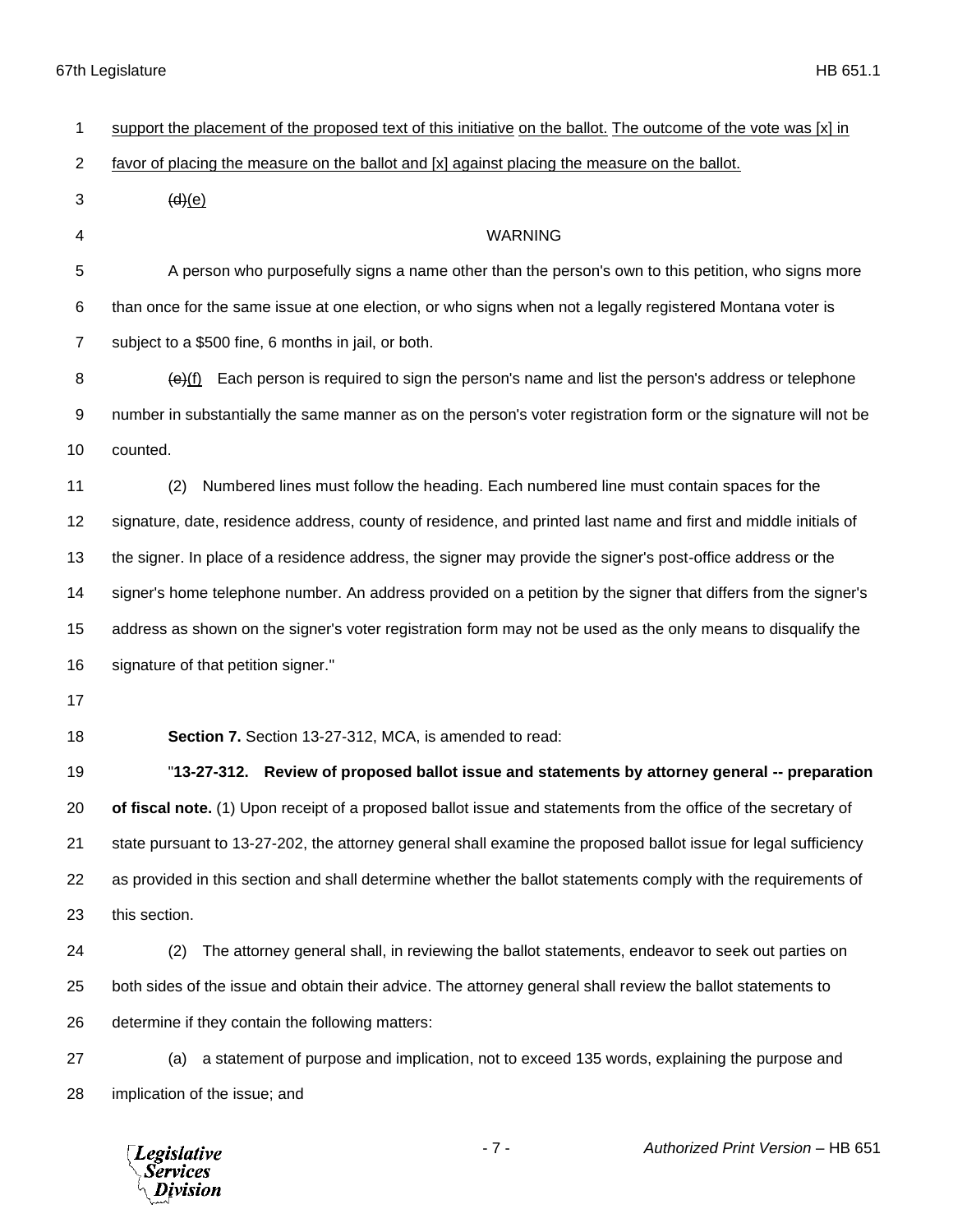(b) yes and no statements in the form prescribed in subsection (6).

 (3) If the proposed ballot issue has an effect on the revenue, expenditures, or fiscal liability of the state, the attorney general shall order a fiscal note incorporating an estimate of the effect, the substance of which must substantially comply with the provisions of 5-4-205. The budget director, in cooperation with the agency or agencies affected by the ballot issue, is responsible for preparing the fiscal note and shall return it to the attorney general within 10 days. If the fiscal note indicates a fiscal impact, the attorney general shall prepare a fiscal statement of no more than 50 words, and the statement must be used on the petition and ballot if the issue is placed on the ballot.

 (4) The ballot statements must express the true and impartial explanation of the proposed ballot issue in plain, easily understood language and may not be arguments or written so as to create prejudice for or against the issue.

 (5) Unless altered by the court under 13-27-316, the statement of purpose and implication is the petition title for the issue circulated by the petition and the ballot title if the issue is placed on the ballot.

(6) The yes and no statements must be written so that a positive vote indicates support for the issue

and a negative vote indicates opposition to the issue and must be placed beside the diagram provided for

- marking of the ballot in a manner similar to the following:
- **I** YES (insert the type of ballot issue and its number)
- **I** NO (insert the type of ballot issue and its number)

(7) The outcome of the vote by an interim committee or an administrative committee required in 13-

27-202(5)(c) does not need to be reflected in the statement of purpose and implication, the petition title, or the

- ballot title if the issue is placed on the ballot.
- (7) The attorney general shall review the proposed ballot issue for legal sufficiency. As used in this part, "legal sufficiency" means that the petition complies with statutory and constitutional requirements governing submission of the proposed issue to the electors. Review of the petition for legal sufficiency does not include consideration of the substantive legality of the issue if approved by the voters. The attorney general shall also determine if the proposed issue conflicts with one or more issues that may appear on the ballot at the same election.
- 

(8) (a) Within 30 days after receipt of the proposed issue from the secretary of state, the attorney